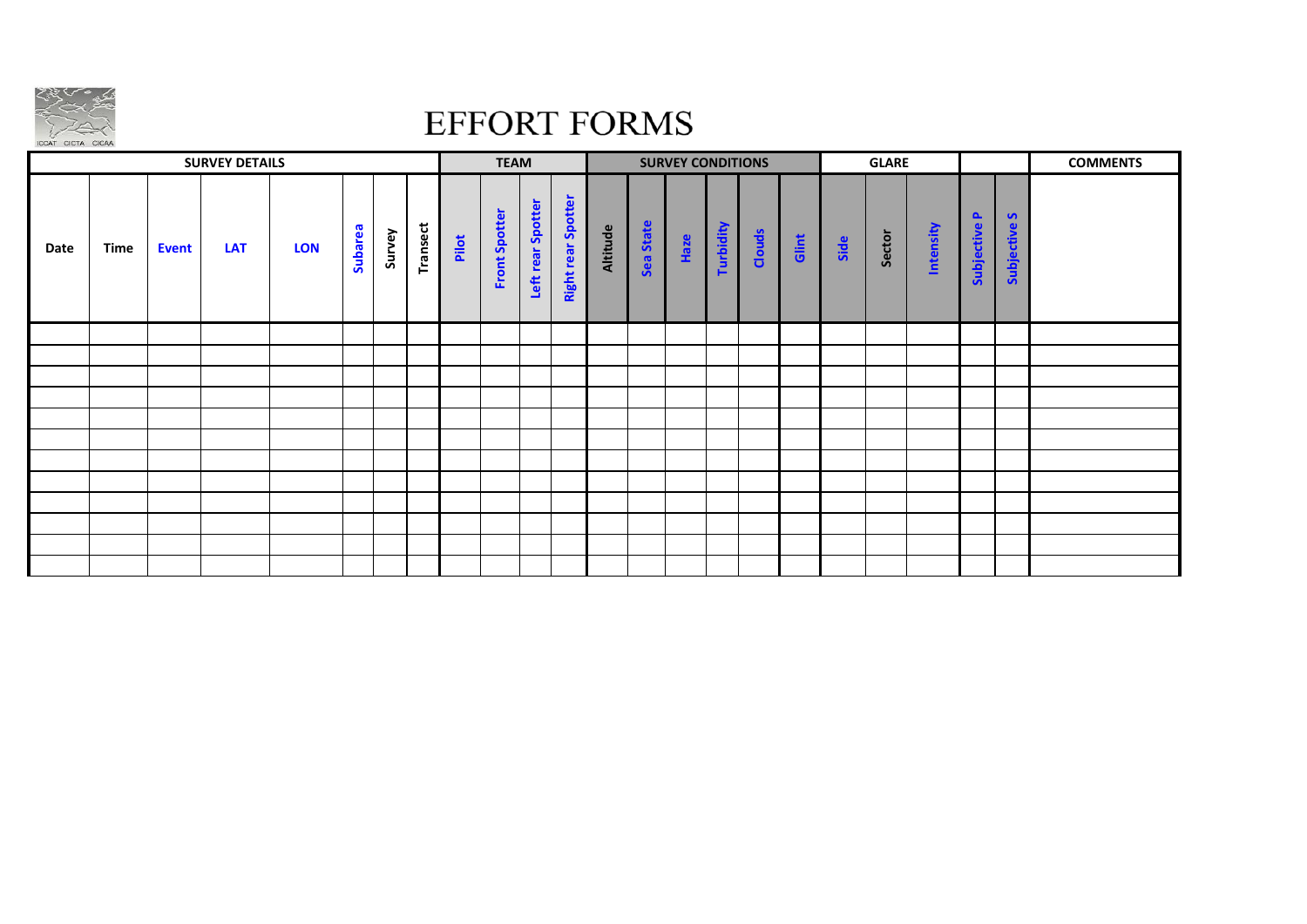

## **SIGHTINGS FORMS**

|     |      |              |                       | <b>POSITIONING DATA</b>                      |                      |               |             |          |          | <b>SIGHTING DATA</b> |         |                           |                                 |                        | <b>SCHOOL COMPONETS</b> |                                     |                                                                 |                        |        | <b>COMMENTS</b> |              |         |          |         |         |            |        |  |
|-----|------|--------------|-----------------------|----------------------------------------------|----------------------|---------------|-------------|----------|----------|----------------------|---------|---------------------------|---------------------------------|------------------------|-------------------------|-------------------------------------|-----------------------------------------------------------------|------------------------|--------|-----------------|--------------|---------|----------|---------|---------|------------|--------|--|
| Num | Date | Event        | Time<br>FS/<br>Circle | LAT<br>FS/<br>ABEAM/ ABEAM/C ABEAM/<br>ircle | LON<br>FS/<br>Circle | <b>ABEAM?</b> | Angle ABEAM | Altitude | Observer | å                    | Species | ρS<br><b>Total Number</b> | Individual average<br>weight PS | <b>Total Weight PS</b> | Surface/Under           | $\mathbf{S}$<br><b>Total Number</b> | Individual average<br>weight SS                                 | <b>Total Weight SS</b> | Leave? | Photos?         | Photo Number | % small | % medium | % large | % giant | Cetaceans? | Birds? |  |
|     |      | F.           |                       |                                              |                      |               |             |          |          |                      |         |                           |                                 |                        |                         |                                     |                                                                 |                        |        |                 |              |         |          |         |         |            |        |  |
|     |      | A            |                       |                                              |                      |               |             |          |          |                      |         |                           |                                 |                        |                         |                                     |                                                                 |                        |        |                 |              |         |          |         |         |            |        |  |
|     |      | C            |                       |                                              |                      |               |             |          |          |                      |         |                           |                                 |                        |                         |                                     | 700-300   150-300   195000   SUR-UND 400-200   150-300   125000 |                        |        |                 |              |         |          |         |         |            |        |  |
|     |      | F.           |                       |                                              |                      |               |             |          |          |                      |         |                           |                                 |                        |                         |                                     |                                                                 |                        |        |                 |              |         |          |         |         |            |        |  |
|     |      | A<br>C       |                       |                                              |                      |               |             |          |          |                      |         |                           |                                 |                        |                         |                                     |                                                                 |                        |        |                 |              |         |          |         |         |            |        |  |
|     |      | F.           |                       |                                              |                      |               |             |          |          |                      |         |                           |                                 |                        |                         |                                     |                                                                 |                        |        |                 |              |         |          |         |         |            |        |  |
|     |      | A            |                       |                                              |                      |               |             |          |          |                      |         |                           |                                 |                        |                         |                                     |                                                                 |                        |        |                 |              |         |          |         |         |            |        |  |
|     |      | C            |                       |                                              |                      |               |             |          |          |                      |         |                           |                                 |                        |                         |                                     |                                                                 |                        |        |                 |              |         |          |         |         |            |        |  |
|     |      | F.           |                       |                                              |                      |               |             |          |          |                      |         |                           |                                 |                        |                         |                                     |                                                                 |                        |        |                 |              |         |          |         |         |            |        |  |
|     |      | Α            |                       |                                              |                      |               |             |          |          |                      |         |                           |                                 |                        |                         |                                     |                                                                 |                        |        |                 |              |         |          |         |         |            |        |  |
|     |      | C            |                       |                                              |                      |               |             |          |          |                      |         |                           |                                 |                        |                         |                                     |                                                                 |                        |        |                 |              |         |          |         |         |            |        |  |
|     |      | F.           |                       |                                              |                      |               |             |          |          |                      |         |                           |                                 |                        |                         |                                     |                                                                 |                        |        |                 |              |         |          |         |         |            |        |  |
|     |      | A            |                       |                                              |                      |               |             |          |          |                      |         |                           |                                 |                        |                         |                                     |                                                                 |                        |        |                 |              |         |          |         |         |            |        |  |
|     |      | C            |                       |                                              |                      |               |             |          |          |                      |         |                           |                                 |                        |                         |                                     |                                                                 |                        |        |                 |              |         |          |         |         |            |        |  |
|     |      | F.           |                       |                                              |                      |               |             |          |          |                      |         |                           |                                 |                        |                         |                                     |                                                                 |                        |        |                 |              |         |          |         |         |            |        |  |
|     |      | Α            |                       |                                              |                      |               |             |          |          |                      |         |                           |                                 |                        |                         |                                     |                                                                 |                        |        |                 |              |         |          |         |         |            |        |  |
|     |      | $\mathsf{C}$ |                       |                                              |                      |               |             |          |          |                      |         |                           |                                 |                        |                         |                                     |                                                                 |                        |        |                 |              |         |          |         |         |            |        |  |